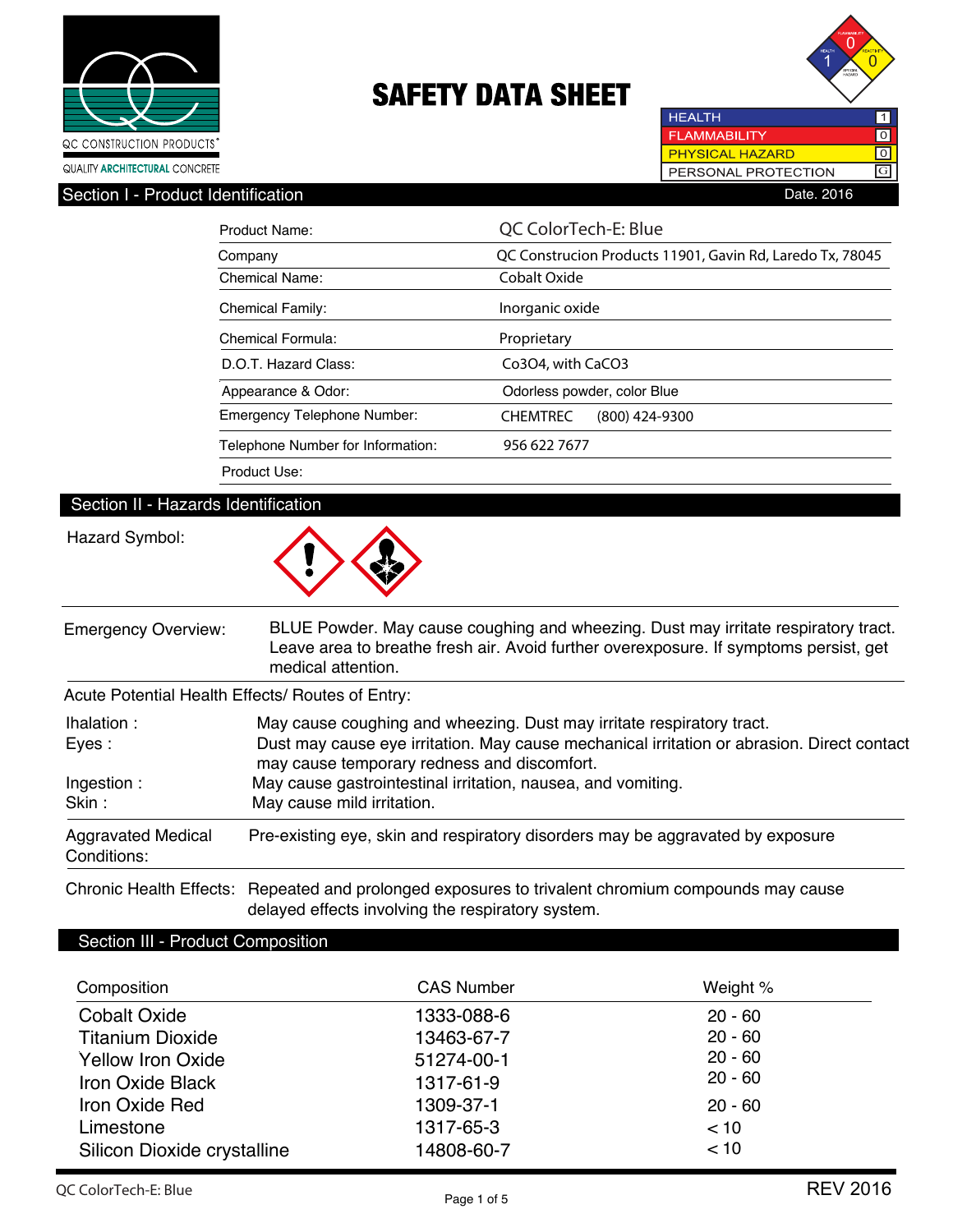### Section IV - First Aid Measures

Inhalation: Remove victim to fresh air.

Skin Contact: Wash with soap and water

Eye Contact: Flush with large amount of water, consult an eye physician.

Ingestion: Do not induce vomiting unless advised by a physician. Call nearest poison control. Seek immediate medical assistance.

### Section V - Fire Fighting Measure

| Flash Point:                           | N/A                                                                                                                                                                                                                                                                                                     |
|----------------------------------------|---------------------------------------------------------------------------------------------------------------------------------------------------------------------------------------------------------------------------------------------------------------------------------------------------------|
| <b>Flammable Limits:</b>               | N/A                                                                                                                                                                                                                                                                                                     |
| <b>Firefighting Media:</b>             | Dry chemical water spray, form CO2                                                                                                                                                                                                                                                                      |
| <b>Special Firefighting Procedure:</b> | Exposure to excessive heat greater than 131 $\degree$ F (55 $\degree$ C) can cause this<br>product to become unstable and slowly auto oxidize from Fe3O4 to Fe2O3,<br>which generates additional heat. Under certain conditions the heat may be<br>sufficient to cause combustible materials to ignite. |
| <b>Unusual Fire Hazards:</b>           | Slow oxidation at elevated temperatures may occur, which generates heat.                                                                                                                                                                                                                                |

### Section VI - Accidental Release Measures

Use appropriate protective equipment. Avoid contact with material. Dampen material with water to control dusting. Scoop up and transfer to appropriate container for disposal. Flush spill area with water.

### Section VII - Handling and Storage

Prevent inhalation of dust and contact with skin and eyes. Clean hands thoroughly after handling. Precautions also apply to emptied containers. Personal protective equipment must be worn during maintenance or repair of contaminated mixer, reactor, or other equipment. Store in sealed containers in a cool, dry, ventilated warehouse location.

#### Section VIII - Exposure Controls / Personal Protection

Personal Protection Equipment



| Respirator:               | Dust mast should be worn. If exposure limits are exceeded, use NIOSH approved dust<br>respirator. |
|---------------------------|---------------------------------------------------------------------------------------------------|
| Ventilation:              | Remove airborne dust.                                                                             |
| Special:                  | N/A                                                                                               |
| <b>Protective Gloves:</b> | Rubber, cloth or plastic gloves.                                                                  |
| Eye Protection:           | Safety glasses or goggles.                                                                        |
| <b>Other Protective</b>   |                                                                                                   |
| <b>Clothing Required:</b> | N/A                                                                                               |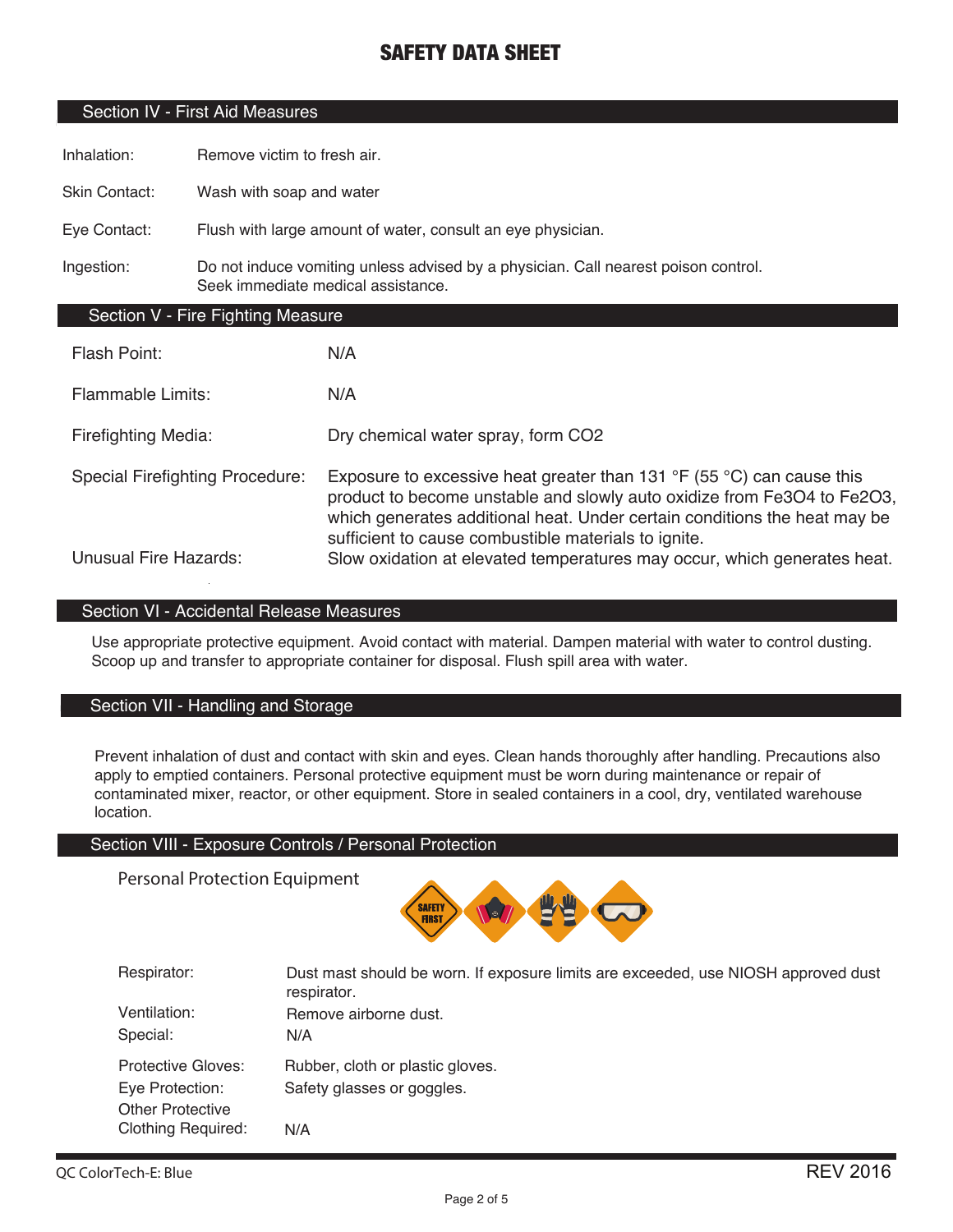| <b>Chemical Name:</b>   | Section VIII - Exposure Controls / Personal Protection<br><b>CAS Number:</b> |                   | Limit:               | Form:                |
|-------------------------|------------------------------------------------------------------------------|-------------------|----------------------|----------------------|
|                         |                                                                              | Regulatión:       |                      |                      |
| <b>TITANIUM DIOXIDE</b> | 13463-67-7                                                                   | <b>ACGIH TWA:</b> | 10 mg/m3             |                      |
|                         |                                                                              | <b>OSHA PEL:</b>  | 15 mg/m3             | Total dust.          |
|                         |                                                                              | <b>OSHA TWA:</b>  | 15 mg/m3             | Total dust.          |
|                         |                                                                              | <b>OSHA TWA:</b>  | $5$ mg/m $3$         | Respirable fraction. |
| <b>IRON OXIDE BLACK</b> | 1317-61-9                                                                    | <b>ACGIH TWA:</b> | 10 mg/m3             |                      |
|                         |                                                                              | <b>OSHA PEL:</b>  | 15 mg/m3             | Total dust.          |
|                         |                                                                              | <b>OSHA TWA:</b>  | 15 mg/m3             | Total dust.          |
|                         |                                                                              | <b>OSHA TWA:</b>  | $5$ mg/m $3$         | Respirable fraction. |
| <b>COBALT OXIDE</b>     | 1333-088-6                                                                   | <b>ACGIH TWA:</b> | $0.02$ mg/m3         |                      |
|                         |                                                                              | <b>OSHA PEL:</b>  | $0.1$ mg/m3          | Total dust.          |
| Yellow Iron Oxide       | 51274-00-1                                                                   | <b>ACGIH TWA:</b> | 10 mg/m3             |                      |
|                         |                                                                              | <b>OSHA PEL:</b>  | 15 mg/m3             | Total dust.          |
|                         |                                                                              | <b>OSHA TWA:</b>  | 15 mg/m3             | Total dust.          |
|                         |                                                                              | <b>OSHA TWA:</b>  | $5$ mg/m $3$         | Respirable fraction. |
| Iron Oxide Red          | 1309-37-1                                                                    | <b>ACGIH TWA:</b> | 10 mg/m3             |                      |
|                         |                                                                              | <b>OSHA PEL:</b>  | 15 mg/m3             | Total dust.          |
|                         |                                                                              | <b>OSHA TWA:</b>  | 15 mg/m3             | Total dust.          |
|                         |                                                                              | <b>OSHA TWA:</b>  | $5 \,\mathrm{mg/m3}$ | Respirable fraction  |
|                         |                                                                              |                   |                      |                      |

| Section IX - Physical and Unemical Properties    |                                                                      |
|--------------------------------------------------|----------------------------------------------------------------------|
| Specific Gravity (H2O=1):                        | $4.2 - 4.9$                                                          |
| <b>Boiling Point:</b>                            | N/A                                                                  |
| <b>Melting Point:</b>                            | N/A                                                                  |
| Vapor Pressure:                                  | N/A                                                                  |
| <b>Vapor Density:</b>                            | N/A                                                                  |
| <b>Evaporation Rate:</b>                         | N/A                                                                  |
| Solubility In Water:                             | Insoluble (Dispersible)                                              |
| pH / 10% Solution:                               | $4.0 - 7.0$                                                          |
| Section $\overline{X}$ - Reactivity / Estability |                                                                      |
| Reactivity:                                      | Stable                                                               |
| Incompatibilities:                               | Strong oxidizing agents, strong acids.                               |
| Decomposition or Byproducts:                     | None                                                                 |
| Hazardous Polymerization:                        | Will not occur.                                                      |
| Conditions to Avoid:                             | Storage at temperatures above 140 °F due to possible slow oxidation. |
| Section XI - Toxicological Information           |                                                                      |
| No Data Available                                |                                                                      |
|                                                  |                                                                      |

### Section XII - Ecological Information

**No Data Available**

### Section XIII - Disposal Considerations

**Disposal Method : Not regulated under RCRA. Dispose of in compliance with state and local regulations. Do not incinerate.**

I.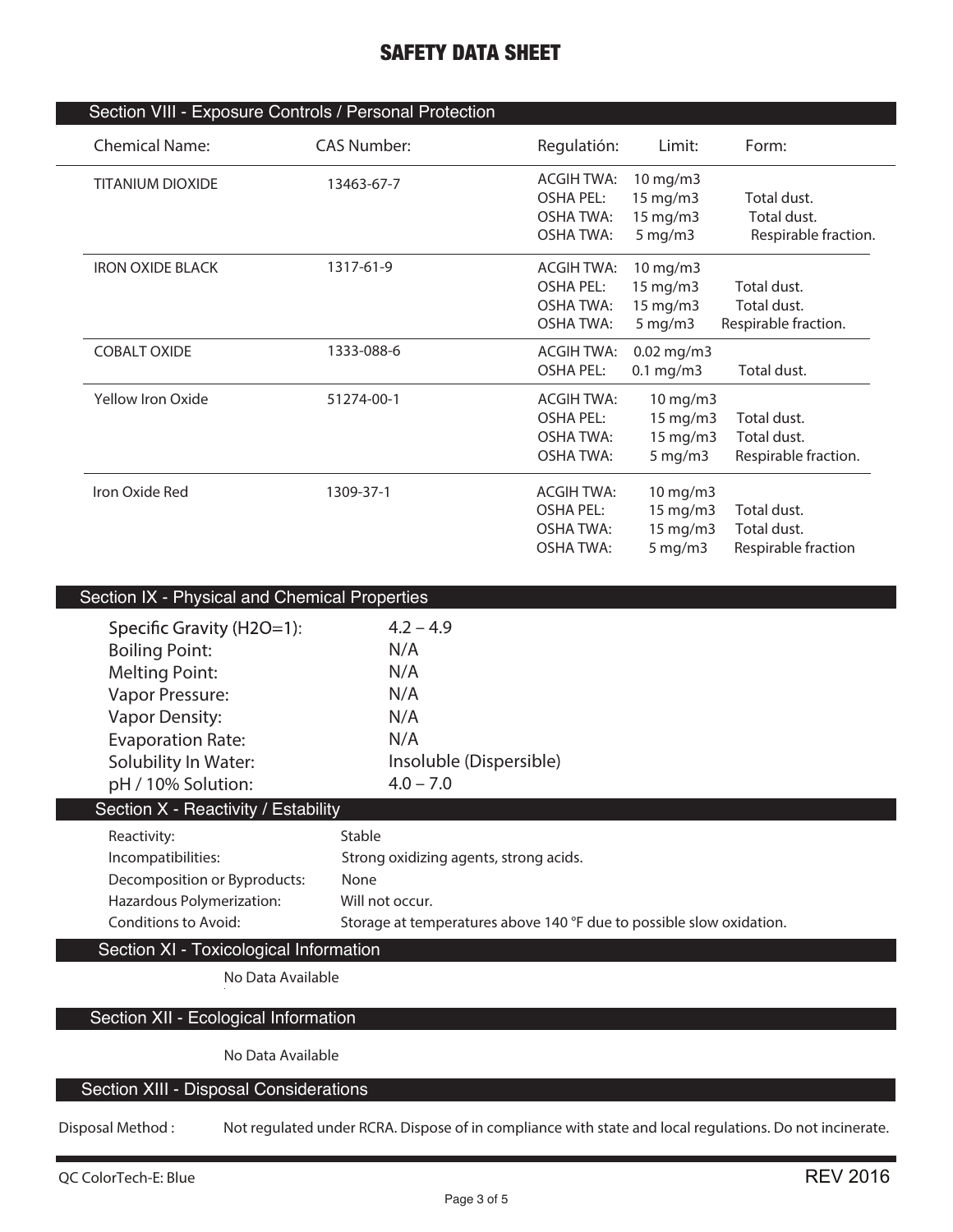### Section XIV - Transportation / Shipping Data

DOT Hazard Class:

**Not regulated**

### Section XV - Regulatory Information

#### U. S. Federal Regulations:

**OSHA Standard 29 CFR 1910.1200 requires that information be provided to employees regarding the hazards of chemicals by means of a hazard communication program including labeling, material safety data sheets, training, and access to written records. It is your legal duty to make all information in this**  *Material Safety Data Sheet* **available to your employees.**

State Regulations:

**State of California** *Safe Drinking Water and Toxic Enforcement Act of 1986 (Proposition 65);* **WARNING: This product contains one or more chemicals known to the State of California to cause cancer, or birth defects or other reproductive harm.**

#### International Regulations:

**Consult the regulations of the importing country.**

Cobalt Oxide 1333-088-6

#### Hazard symbols: No significant hazard.

Note: The regulatory information given above only indicates the principal regulations specifically applicable to the product described in the safety data sheet. The user's attention is drawn to the possible existence of additional provisions which complete these regulations. Refer to all applicable national, international and local regulations or provisions.

| OSHA Hazardous Components : Titanium Dioxide | Yellow Iron Oxide<br>Iron Oxide Black<br>Iron Oxide Red                            | 13463-67-7<br>51274-00-1<br>1317-61-9<br>1309-37-1 |
|----------------------------------------------|------------------------------------------------------------------------------------|----------------------------------------------------|
| <b>MASS RTK Components:</b>                  | <b>Titanium Dioxide</b><br>Yellow Iron Oxide<br>Iron Oxide Black<br>Iron Oxide Red | 13463-67-7<br>51274-00-1<br>1317-61-9<br>1309-37-1 |
| Penn RTK Components :                        | <b>Titanium Dioxide</b><br>Yellow Iron Oxide<br>Iron Oxide Black<br>Iron Oxide Red | 13463-67-7<br>51274-00-1<br>1317-61-9<br>1309-37-1 |
| NJ RTK Components :                          | Titanium Dioxide<br><b>Yellow Iron Oxide</b><br>Iron Oxide Black<br>Iron Oxide Red | 13463-67-7<br>51274-00-1<br>1317-61-9<br>1309-37-1 |